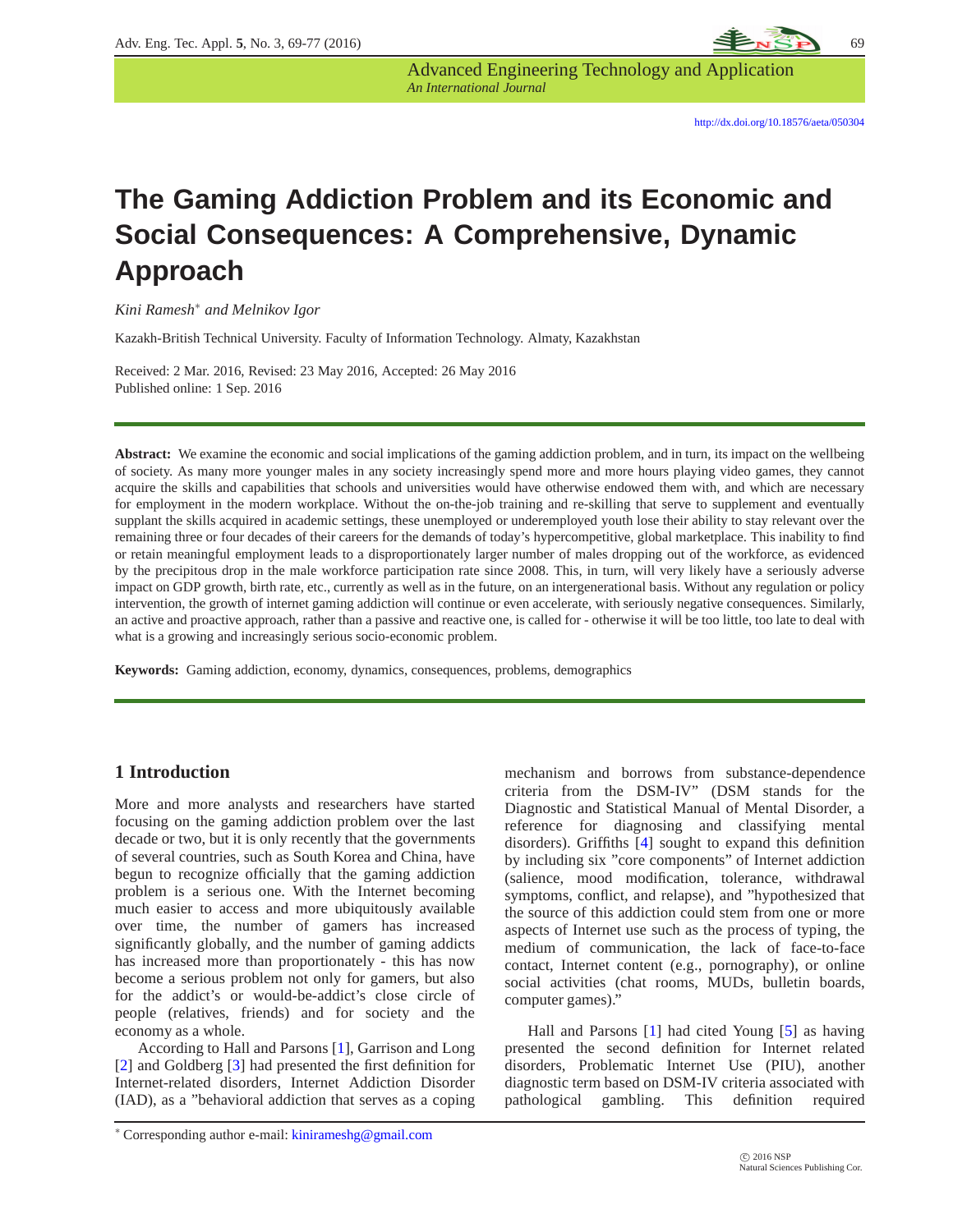"individuals to meet five of eight criteria for Internet addiction in order to qualify as an addict, viz.,

- 1.Preoccupation with Internet
- 2.Need for longer amounts of time online
- 3.Repeated attempts to reduce Internet use
- 4.Withdrawal when reducing Internet use
- 5.Time management issues
- 6.Environmental distress (family, school, work, friends)
- 7.Deception around time spent online
- 8.Mood modification through Internet use. "

According to Rasmussen [\[6\]](#page-8-5), Internet addicts: (i) found it increasingly difficult to meet their major obligations at work, school, or home; (ii) used it longer, with less enjoyment; (iii) were restless, irritable, and anxious when not online; (iv) did not succeed in cutting down, controlling, or stopping use; and (v) experienced physical, psychological, and social problems due to their use, yet they persisted in their Internet behavior.

Hall and Parsons [\[1\]](#page-8-0) had followed up by presenting a working definition for Internet Behavior Dependence (IBD), a form of Internet addiction, "as a new disorder requiring informed response from addictions clinicians such as mental health counselors, and to provide an overview of the prevalence rates and demographic profiles of dependent users, and to review the assessment criteria and treatment for IBD."

Since we have sought to focus more closely on gaming addiction, we build on the insights provided by Dr. Leigh Holman [\[7\]](#page-8-6), President-Elect of the International Association of Addiction & Offender Counselors, into the addiction risks associated with different types of games in his presentation "Internet Gaming Addiction." These risk levels range from a low of 2 for Puzzle Games (which "deal with logic, language, trivia, mindless repetition, and visual-spatial skills - no themes or characters") to a high of 7 or 8 for "Shoot'Em Up and Adventure Games" (FPS, or First-Person Shooter, Games, RTS, or Real-Time Strategy, Games, RPG, or Adventure and Role Playing, Games), with MMORPGs (or massively multiplayer online role playing games) such as World of Warcraft, taking the top spot with a 10 (since the first month for this game is offered free, it is easy to see how tens of millions of users can be hooked globally and be induced to pay, say, 13−15/month, to support their addiction).

Dr. Holman proposed the following criteria to determine whether a gaming addict suffers from the "DSM 5 Section III: Internet Gaming Disorder": "Persistent and recurrent use of Internet to engage in games, often with other players, leading to clinically significant impairment or distress as indicated by 5 or more of the following in a 12 month period:

1.Preoccupation with Internet games.

- 2.Withdrawal symptoms when Internet gaming is taken away.
- 3.Tolerance: the need to spend increasing amounts of time engaged in Internet games.
- 4.Unsuccessful attempts to control the participation in Internet games.
- 5.Loss of interest in previous hobbies and entertainment as a result of, and with the exception of, Internet games.
- 6.Continued excessive use of Internet games despite knowledge of psychosocial problems.
- 7.Has deceived family members, therapists, or others regarding the amount of Internet gaming.
- 8.Use of Internet games to escape or relieve a negative mood.
- 9.Has jeopardized or lost a significant relationship, job, or educational or career opportunity because of participation in Internet games.

While the first eight of these may present problems for the addict's or would-be-addict's close circle of people (relatives, friends), we believe that it is the last of these that has severely adverse implications for the economy and society as a whole, and in what follows, we examine these and related issues in greater depth.

In fact, when we link up the first, second and fifth of the criteria offered by Young [\[5\]](#page-8-4) as listed above, with the first of the behaviors observed by Rasmussen [\[6\]](#page-8-5) as listed above, we see that as Internet addicts (and their subset, gaming addicts) become increasingly preoccupied with Internet (games), they need to spend more and more time online (playing games), and hence we can expect them to have time management issues, and that they would find it increasingly difficult to meet their major obligations at work, school, or home. This in turn, would imply that their addiction to the Internet (or games) has jeopardized, or will end up jeopardizing, their lives and careers severely in that they have lost, or will stand to lose, significant relationship, job, or educational or career opportunities because of their participation in Internet games. More importantly, that this addiction may end up compromising their employability over the long haul, because they have not picked up and will not pick up (absent any corrective measures) the technical-, soft- and life-skills that would serve to essentially underpin their ability to find meaningful employment in the economy.

# **2 Modeling the Implications of Internet/Gaming Addiction for the Economy and for Society at large**

In the current macroeconomic conditions, this would indeed be a cause of concern to parents, school teachers and university professors, politicians and policy makers, alike. Given the rather tepid economic recovery in the US and EU countries from the Great Recession (that was triggered by the bankruptcy of the investment bank Lehman Bros. on September 14th 2008 and which presented the global system with the greatest challenges since the Great Depression of the 1930's), one cannot be blamed for believing that the worst is yet to come.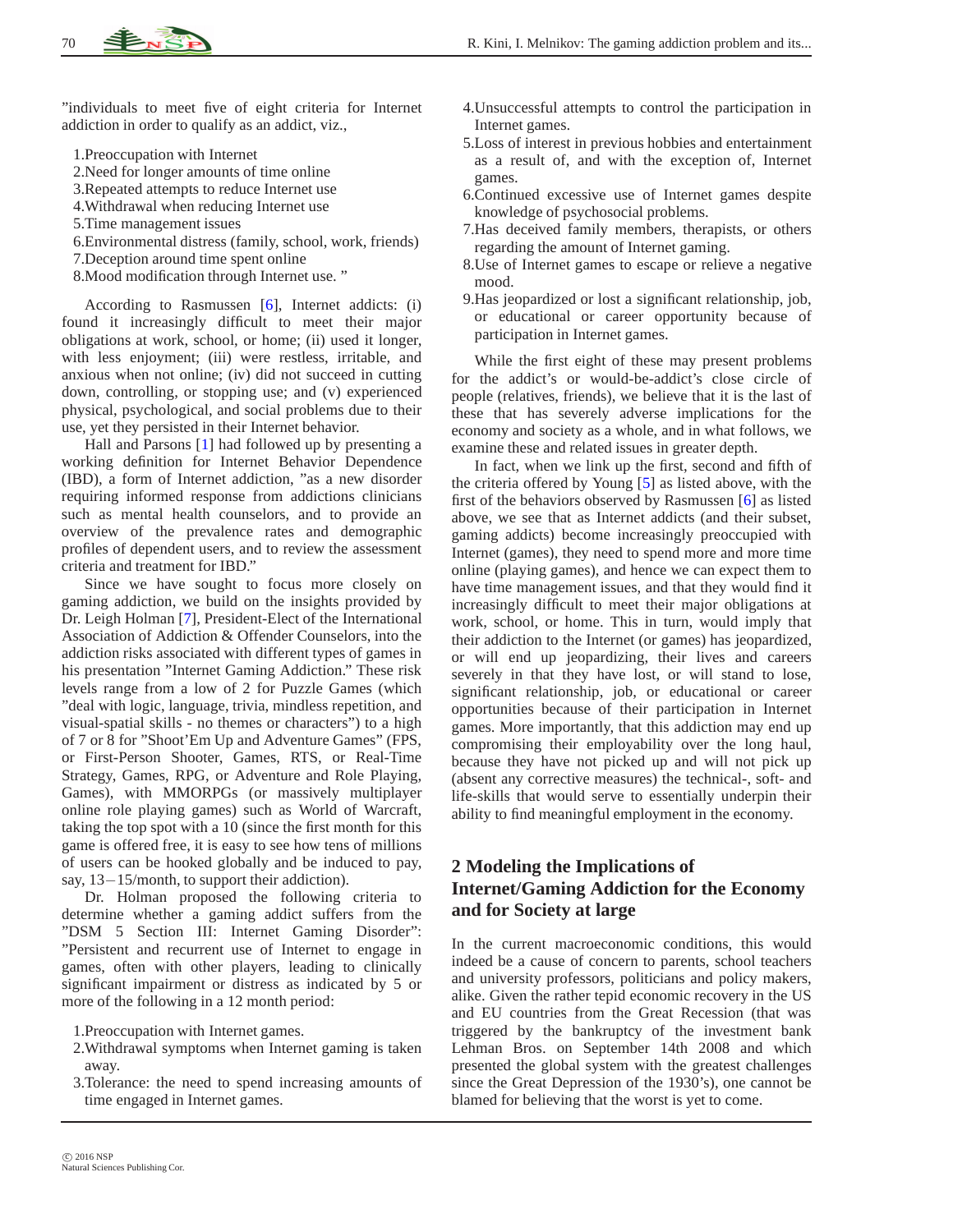Fatas [\[8\]](#page-8-7) suggests that if the US economic recovery is not as strong as previous ones, the stagnant employment to population ratio is the variable that "possibly best demonstrates the weakness of the recovery. This ratio summarizes two labor market variables: the unemployment rate and the participation rate." A declining ratio indicates that fewer resources are being used out of the available population, "either because workers cannot find jobs (high unemployment rate) or because they are giving up and leaving the labor force (low participation rate)." However, separating the effects of these forces by gender gives us deeper insights, as depicted in figure [1.](#page-3-0)

It is obvious from the rather precipitous drop in the employment to population ratio for males as compared with that for females, that males are missing from the workforce in increasingly larger numbers.

The critical question that one would have to ask and seek an answer for is: where are the missing working age males? If one were to divide working-age males into university-educated males and those with high school diplomas, or even high school dropouts, then one would realize that it is the relatively less-educated category of males that is suffering the most from the tepid recovery. This may well be attributable to the fact that the industries and sectors that these unskilled, less-educated males have traditionally worked in (e.g., construction, low-end services and manufacturing, etc.), have declined significantly, or even disappeared over time, with the increasing degree of globalization and the overhang of the housing crisis, which presaged and led to the global financial crisis of 2008.

Is it the case, then, that the unemployed males cannot find jobs (resulting in a higher unemployment rate) or are they giving up and leaving the labor force (which reduces the participation rate for males)? Have they become unemployable because their skills have atrophied from longer terms of their unemployment history, or because they have not obtained the skills necessary for obtaining meaningful employment in the first place? If the latter is the case, then has an addiction to the Internet and games been the factor which impeded them in their quest for the necessary skills and hence for meaningful employment?

While these plots are based on aggregate data for the 15-64 working age fraction of the population, we strongly suspect that sub-categorizing the male and female labor segments by age (into say, young, or 15-35; middle aged, or 35-55; and old, or 55-65) would throw the argument we seek to make into sharper relief. After all, given the more than 50 percent youth unemployment levels for young males in some developed economies, one can only conclude that this does not bode well for them as well as for the economy and society, in the future.

Consider the fact that some of the technical-, soft- and life-skills that are necessary but not sufficient for finding meaningful employment, are obtained in schools and universities, and the rest through on-the-job-training and re-skilling over the rest of their careers. The rapid rate of obsolescence of knowledge acquired in academic settings would imply that much more emphasis ought to be placed on the latter, rather than on the former. In an increasingly dynamic and high-pressure workplace, professionals are discovering that they have to continuously learn and re-learn (and often unlearn what they have already learnt) on the "fly", in order to stay current and thus valuable, or even indispensable, to their employers. If young unemployed males have not been able to acquire the necessary skills and capabilities in the first place, how will they manage to find meaningful employment over the remaining three or four decades of their working lives? When you consider the case of young unemployed males who are also addicted to the Internet and games, the picture of long term employability becomes even bleaker, unfortunately.

To provide deeper insights into the impact of Internet addiction, and its subset, gaming addiction, on the macroeconomy, consider the numerous roles, as depicted in Figure [2,](#page-4-0) played by ordinary men and women (and their dependents, both children and retired parents, etc.) as:

- **–**participants in the labor force: (i) who provide their labor inputs to: the private sector producers; the capitalists; the financial institutions; the government and public sector employers; as well as landlords; (ii) who, in return, get paid wages and salaries; (iii) who spend part of what they earn on goods and services provided by the other macroeconomic players; (iv) who pay direct and/or indirect taxes to, or are provided subsidies by, the government; (v) who save the remainder of their wages and salaries, which they could:
	- **–**deposit in their accounts with one or more of those financial institutions and get paid interest in return,
	- **–**invest in real estate (this could entail occupying a home they partly or wholly own, in which case they would save on the rent that they would otherwise have to pay to some landlord, or buying additional properties, which could elevate them to the rentseeking landlord class),
	- **–**or invest in the stocks, shares and bonds issued by the private sector producers, the capitalists, the financial institutions and the partially privatized public sector entities, some or all of who pay dividends to their shareholders and interest to their bondholders; and

(vi) who may borrow money over the short-, mediumand long-term from banks and other financial institutions to cover their credit card payments, their university tuition fees, their mortgage payments, and so on, and who would very likely pay the principal back and the interest due to their creditors over time;

**–**consumers of the various goods and services provided by the other players in the macroeconomy;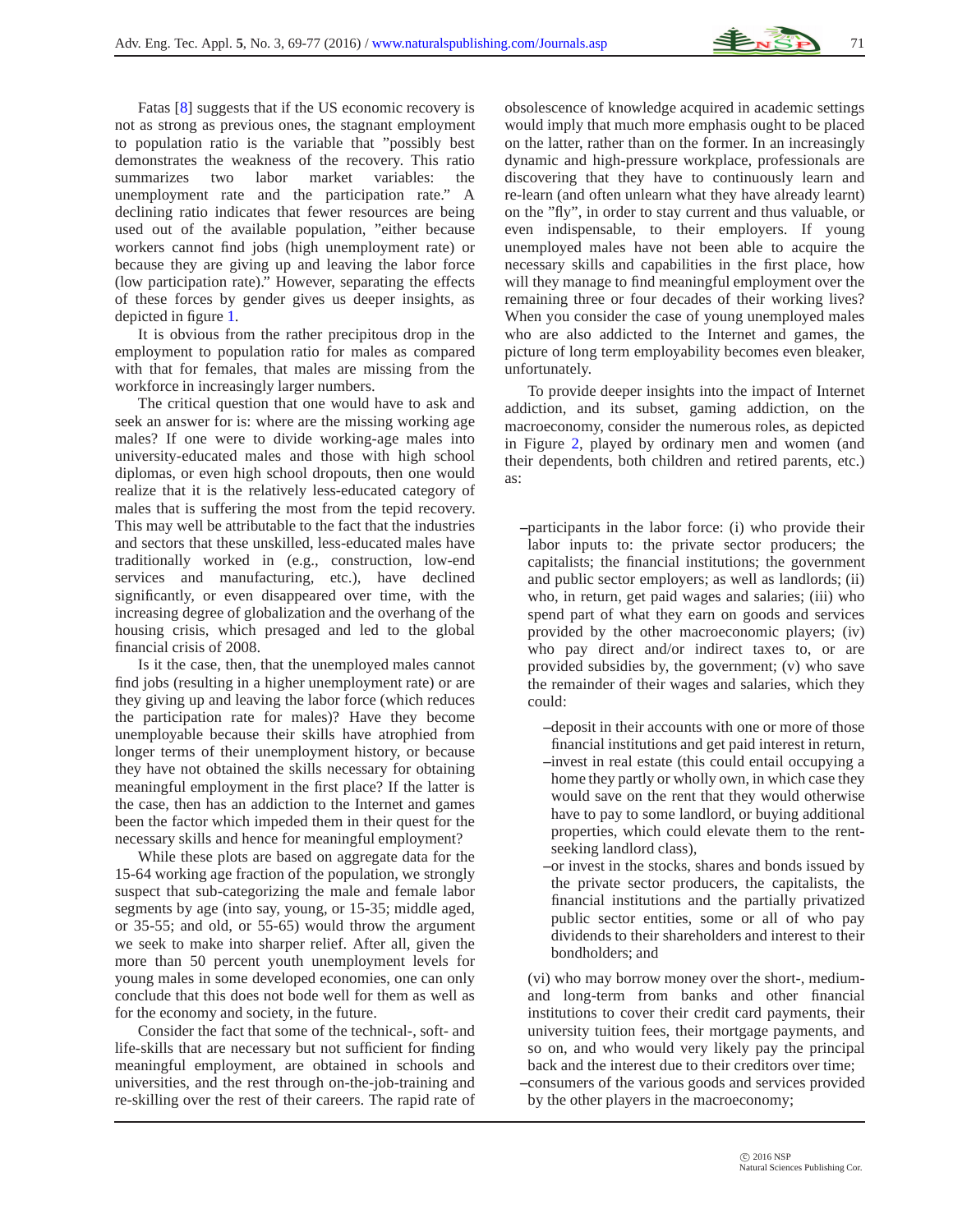

**Fig. 1:** A comparison of the current recovery with the recoveries from previous recessions, and the male and female employment to population ratios (adapted from Fatas [\[8\]](#page-8-7), with the cartoon of the Internet addict borrowed from a Wordpress.com blog post by "katmil16" dated June 20, 2012 and entitled "Internet Addiction: Symptom or Cause?")

- **–**tax-paying, voting citizens, members of various "publics" and as stakeholders as far as the government and the other players are concerned;
- **–**rent-payers, savers, investors and borrowers as mentioned above; and
- **–**perhaps, as members of the producers or capitalist class (if they launch and grow their own companies), or as rent-seeking landlords, if they have invested in real estate, or as elected or unelected members of the legislative/parliamentary bodies, government ministries and agencies, and so on.

In short, these are the functions and roles that we all have to play for a major part of our lives, if the economy is to grow sustainably and equitably, and if we are to attain what we all aspire for, i.e., a better life for ourselves and for our children, and so on.

Notice that as males drop out of the workforce (either because of longer term and hence skill-atrophying levels of unemployment or because they were too addicted to the Internet and games to acquire the skills in the first place), they are severely at a disadvantage relative to the employed males, vis--vis their ability to perform some or all of these functions and roles.

(While we have more or less resorted to stereotyping gaming addicts as young, unemployed and increasingly unemployable males, we should note, as warned by Hall and Parsons [\[1\]](#page-8-0), that Internet addicts can no longer be "stereotyped as White, well-educated men with a thirst for knowledge (e.g. computer nerds). Current research indicates that Internet addicts can be of any race or gender. They will generally fall between the ages of 18 and 55, with an average of 15 years of education?As <span id="page-3-0"></span>technologies become increasingly accessible and diverse, age and education will no longer serve as useful guidelines for examining Internet addiction." Given Dr. Holman's assessment of addiction risks associated with different types of games that was alluded to earlier, we however, believe that younger males are more at risk in the current environment, and will continue our analysis based on this assumption.)

As we explain in Figure [3,](#page-5-0) as younger addicts grow older, they could become more addicted, more socially isolated, less employable (since they may lack the skills that their non-addicted cohort mates had picked up in schools and universities, while they, the addicts, were getting their online "fixes") and hence, or otherwise, less attractive to potential mates. If the younger unemployed and unemployable males (quite possibly because of their addiction to the Internet and games) cannot find spouses because they cannot support families in the first place, this will depress new household formation levels as well as new housing starts, which is one of the main drivers and leading indicators for GDP and GDP growth.

We can think of this as having a "triple or even quadruple whammy" negative impact on the economy over time (and we try to depict this in figure [4\)](#page-5-1):

- **–**the incomes that would have otherwise been earned by younger unemployed and unemployable men will be missing as far as GDP and GDP growth rates are concerned;
- **–**the multiplier effects of the money they would have otherwise spent (if they had stable incomes), would be missing and this would depress most if not all of the goods and services markets over time.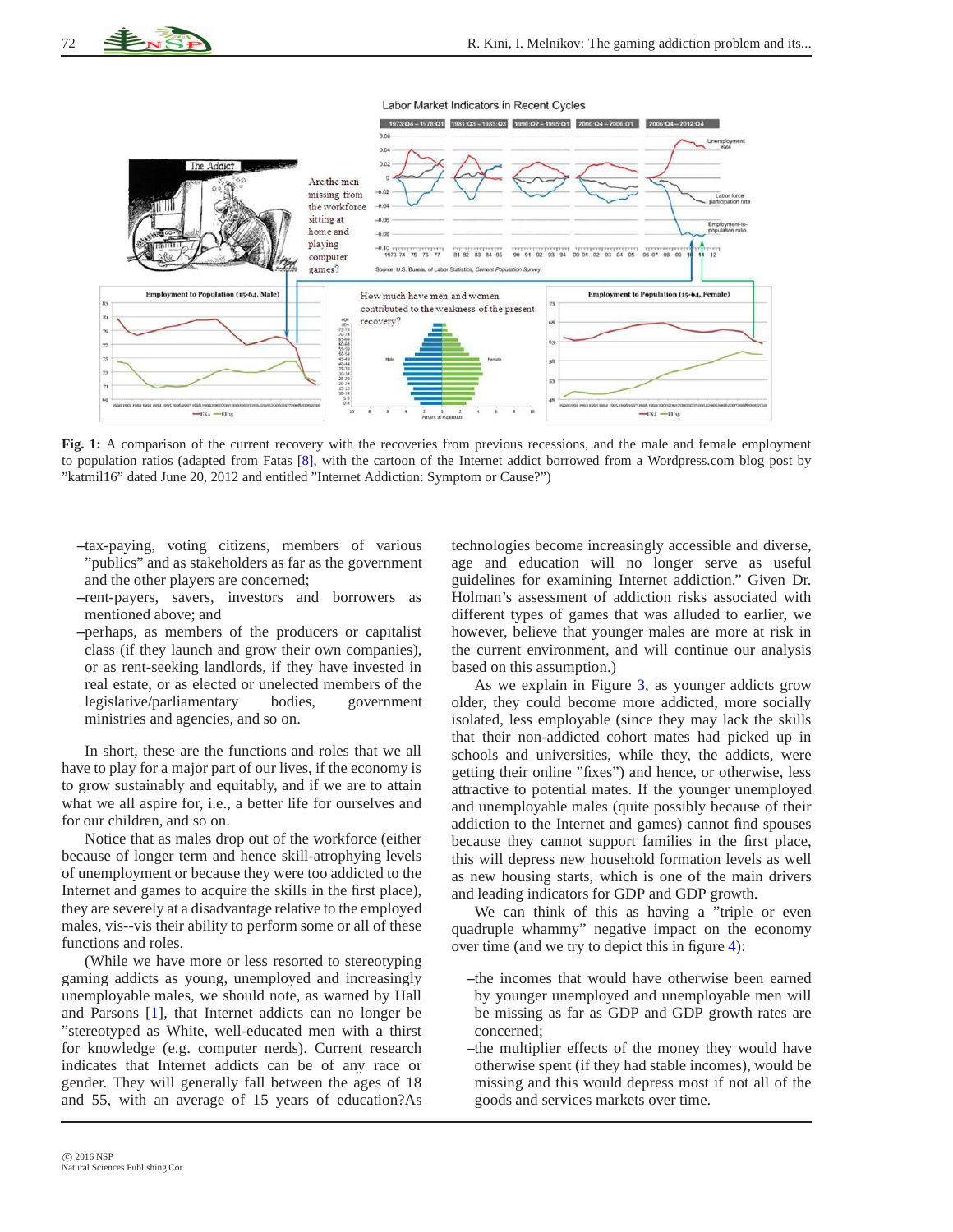![](_page_4_Figure_1.jpeg)

**Fig. 2:** The Role of Ordinary Male and Female Citizens and their Dependents in the Macro-Economy. (Adapted from the figure provided in the article Macroeconomic model from Wikipedia, the free encyclopedia)

organized money transfer

<span id="page-4-0"></span>"understanding"

savings - loans - interest S - r Σ(S)

**–**the inability to start and form stable households would translate either into a drop in birth rates over time (population growth is driven by the net accretion rate, or the birth rate minus the death rate - see  $[10]$  for more details), and this would have ripple effects over time, when the missing contribution of the unborn next generation to the GDP and GDP growth rates, two decades or more later, is taken into account, or worse (if, indeed, the transient or transactional relationships that the younger, unemployed and unemployable men can enter into do result in progeny, then such children, born perhaps out-of-wedlock, would be severely handicapped in a physical, psychological, social and economic sense, over the

participant or

dependent,

etc.

rest of their lives because of absentee fathers, for instance); and

**–**the local, state and federal governments would have to ramp up their law and order and criminal system related expenditures quite heavily over time to tackle the concomitant in social problems, crime rates, and so on (as the old saying goes, "an idle mind is the devil's workshop").

While all of this has very significantly adverse social and economic implications for society and the nation as well, in the "here and now" sense, it could get a lot worse over time. Why? Because as we depict in Figure [3,](#page-5-0) the population of male and female gaming addicts can be expected to grow over time, in the absence of any policy initiatives by the government, since addicts in each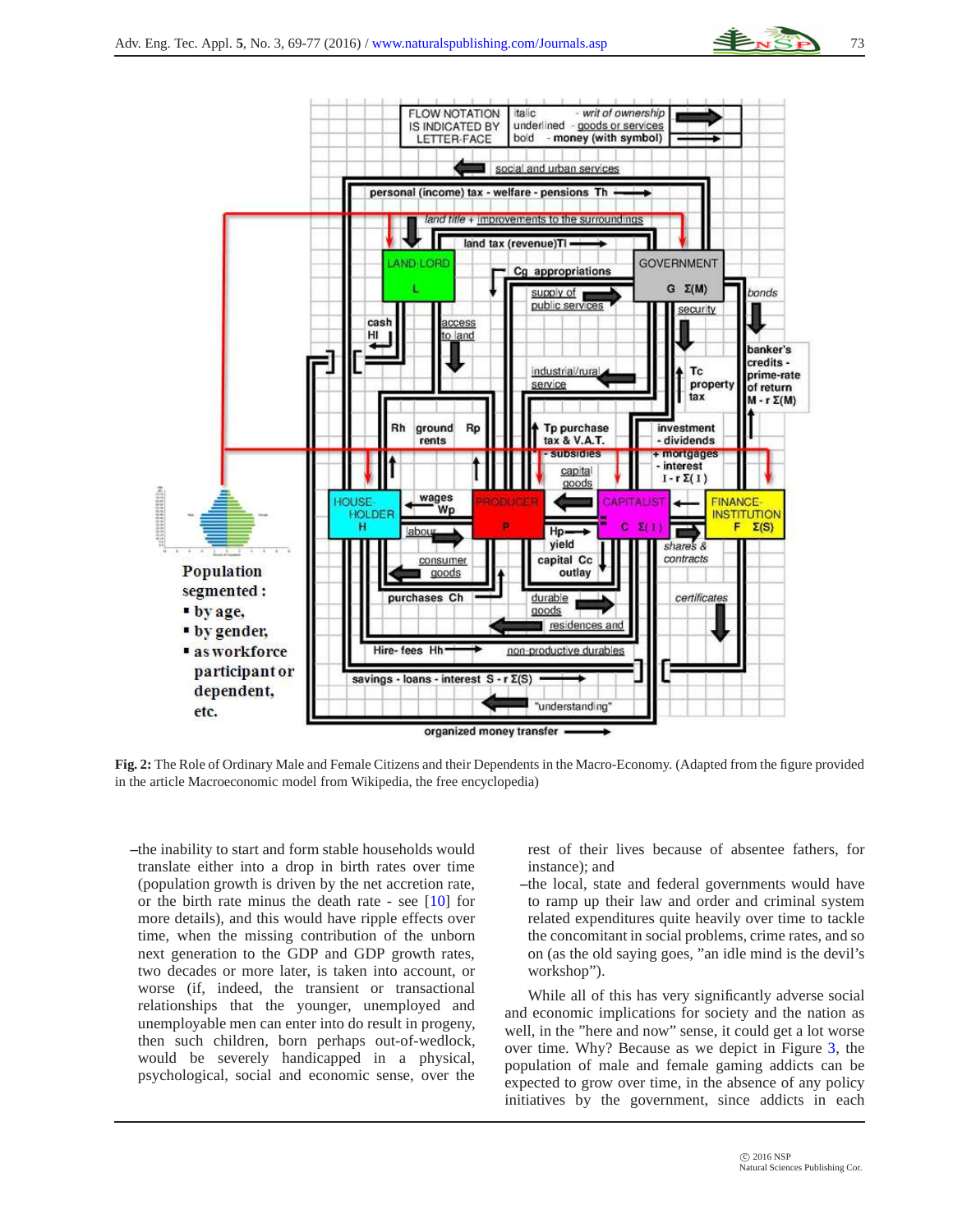![](_page_5_Picture_0.jpeg)

![](_page_5_Figure_2.jpeg)

**Fig. 3:** In the absence of any policy initiatives by the government, the population of male and female gaming addicts will grow over time, as addicts in each cohort grow older and "infect" their peers in the same cohort, as well as their juniors (and perhaps their seniors, also). As recent studies show, approximately 50% of Internet users spend their money relying on recommendations made by others [\[9\]](#page-8-9), which more than likely also applies to the expenditures on games.

<span id="page-5-0"></span>![](_page_5_Figure_4.jpeg)

<span id="page-5-1"></span>**Fig. 4:** As the population of gaming addicts grows over time, the Macro-Economy gets adversely impacted in numerous ways (adapted from a diagram available at Dr. John Homewood's 2010 Wordpress.com blog post entitled "Visualising Economic Entities").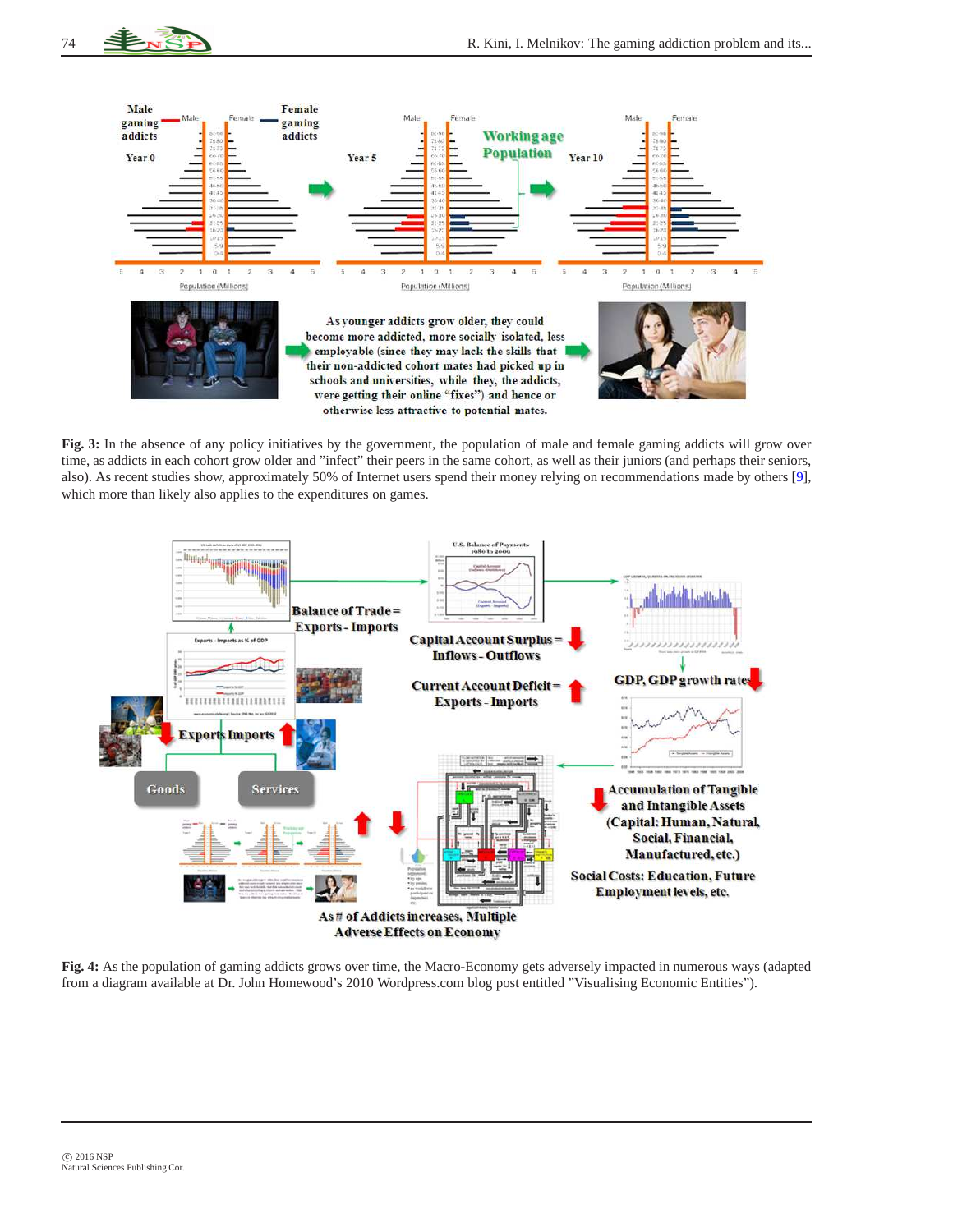cohort, as they grow older, will most likely "infect" more of their peers in the same cohort, as well as their juniors (and perhaps their seniors, also).

Inter-temporally speaking, as the population of gaming addicts grows over time, the macroeconomy gets adversely impacted in numerous ways, as depicted in Figure [4](#page-5-1) . In a direct sense, as explained above, the economy will suffer adverse consequences in three or four different ways as the population of addicts grows over time. Indirectly, there could be just as many and just as deleterious side-effects, namely:

- **–**the balance of trade or the current account deficit (imports minus exports) will become increasingly adverse to the nation combating a serious and growing Internet and gaming addiction problem, because imports will increase since the providers of such products and services tend to be located primarily in developed countries or in the transition economies of the CIS, and at the same time exports could decrease as producers and exporters find it increasingly difficult to find adequately skilled and committed human resources to meet their commitments over time;
- **–**the capital account deficit (capital outflows minus inflows) could also become increasingly adverse to the nation with an addiction problem, with FDI and FII (foreign direct and indirect investment, respectively) flows finding their way to other nations that can have adequate resources, including human resources, and which are therefore more growth oriented;
- **–**the ensuing reduction in GDP growth rates, in turn, translates over time into lower investments in accumulated tangible and intangible capital stocks, or conversely increases in the tangible and intangible liabilities, for the future (this includes human capital, social capital, financial capital, manufactured capital, and even natural capital), and this could trigger off a vicious, rather than virtuous, cycle, with even more serious negative externality effects.

#### **3 Discussion**

If the future for any nation combating a serious and growing Internet and gaming addiction problem is going to be increasingly bleak, we believe that the only logical approach is a preventive or preemptive one: recognize the problem at its inception, and prevent it from becoming more serious over time, instead of a reactive one, which involves building costly addiction treatment centers and trying to prevent treated addicts from relapsing into old habits.

There are a few approaches that have been discussed in the literature: the fatigue system and tax and rebate policies, for instance, that are designed to tackle the addiction problem preemptively. In China, the government apparently uses a fatigue system approach to online gaming. When gamers play over 3 hours in a row, they do not get compensated as much as they used to from playing, and if the gamer's playing time exceeds 5 hours, items and accumulated experience could be deleted with access to the online game being denied thereafter.

Park and Ahn [\[11\]](#page-8-10) have argued quite persuasively for imposing a tax and rebate policy for addressing game addiction problem. They used a system dynamics approach to address such questions as: (i) The business as usual case, or what could happen in the online game industry if no action is taken by the government or game companies to tackle online game addiction?; (ii) What could happen if game providers make efforts to reduce game addiction voluntarily?, and (iii) What could happen if the government regulates game companies? They conclude from their analysis that a tax and rebate policy is better than the self regulation policy, and that "to reduce problems caused by online game addiction without compromising growth of game industry, the government would want to implement a tax and rebate policy and build a sufficient number of game addiction treatment centers for addicts to have an easy access."

The gaming and Internet addiction problem is a transnational one, in our opinion, and hence the global community of nations will have to act in concert if the problem is to be addressed satisfactorily. Just as tobacco-growing and exporting countries cannot afford to ignore the health issues and the potentially lethal consequences of their tobacco-related activities for tobacco-users everywhere on earth, the authorities of those nations (where producers of games and gaming-related paraphernalia and accessories are based) cannot afford to take the approach that the gaming and Internet addiction problem is not theirs to solve.

Given that tobacco use is still the number one preventable cause of death in much of the world, for instance, Luke and Stamatakis [\[12\]](#page-8-11) view tobacco control, as the biggest challenge for public health and one of its biggest success stories at the same time. The approach that could be used for researching and analyzing gaming and Internet addiction can follow the one used by epidemiologists and clinical scientists to identify the links in the causal chain between tobacco use and death and disability (mainly via cancer and heart disease), even though the consequences of addiction are generally not as lethal. Just as in the case of tobacco-use and -addiction, there are: (i) a number of complex factors shaping the tendency of non-gamers to become casual gamers and gaming addicts over time, that need to be understood at the individual level as well as at the systemic level and incorporated into the analysis; and (ii) various organizational actors in the substance control and public health systems who interact with each other in complex ways that need to be understood and addressed by any modeling and analytical approach.

Drawing upon the causal map for a systems dynamic model for tobacco control that was part of NCI's Initiative on the Study and Implementation of Systems [\[13\]](#page-8-12), Luke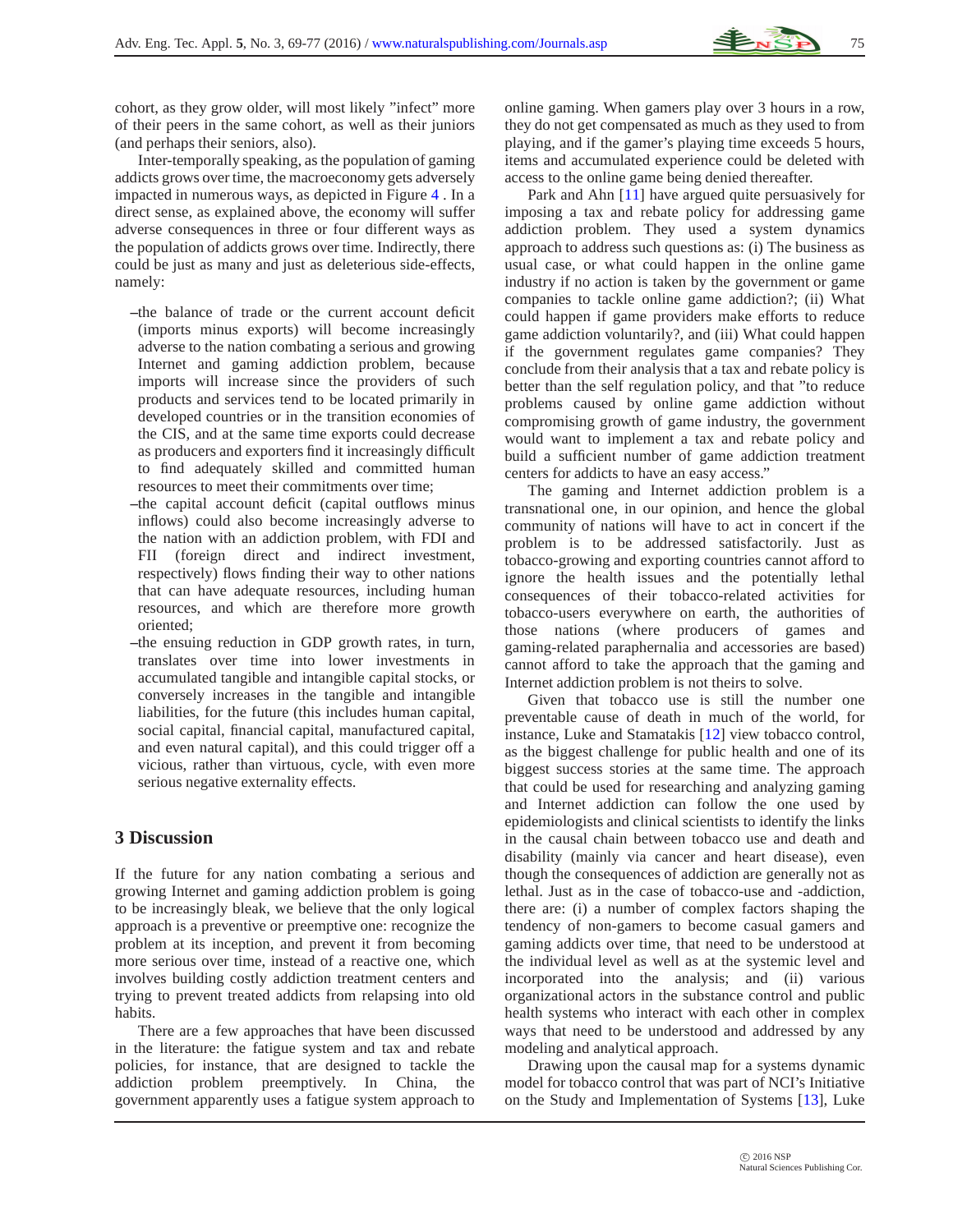![](_page_7_Figure_1.jpeg)

**Fig. 5:** The Gaming Industry as a Complex System with links to the rest of the Economy and Society (adapted from a diagram depicting a system dynamics model for tobacco control available at an undated Haiku Analytics blog post entitled "A practical systems dynamics approach to complex program logic," which is similar to the one provided in Luke and Stamatakis [\[12\]](#page-8-11)).

and Stamatakis [\[12\]](#page-8-11) see tobacco control science as "a classic example of a complex system," with interacting, heterogeneous actors and with the system as a whole adapting and changing over time. From the original model which had more than 1,900 complex feedback loops linking the various actors, including individual smokers, tobacco growers, government regulators, public health scientists, and the tobacco industry, they derived a simplified version, which we have used to base our own modeling and analysis approach in a very broad sense.

We base our conclusions on this complex and dynamic systems model of the gaming industry and the addiction problem and offer our board and general recommendations to deal with the gaming addiction problem that we feel is going to be an increasingly major headache for families, school teachers and administrators, university professors, business leaders, civil society, government agencies, and so on, in the future.

## **4 Conclusions**

Given the large number of stakeholders in the addiction dynamics system, as depicted in Figure [5,](#page-7-0) viz (i) the game <span id="page-7-0"></span>addicts themselves as well as other potential addicts who are currently Internet users and casual gamers at worst; (ii) their family members and friends, school teachers, professors, etc.; (iii) their to-be or would-be employers, business leaders and professional bodies; along with (iv) civil society and publics (church leaders, social service providers, community leaders, media, etc.); (v) game developers, game and gaming-platform providers, console and hardware providers (e.g., Sony, Microsoft, Nintendo, Steam, etc.); (vi) ISPs or Internet service providers; (vii) government agencies; (viii) public healthcare providers, addiction treatment centers; and so on, it would be very difficult to offer recommendations that would prove to adequately address all of their concerns, and safeguard all of their interests.

If one were to ask "What can be done to address the game addiction problem?," we feel, firstly, that the approach ought to be proactive rather than reactive. Secondly, we will also have to accept that changes in the regulation and control of the Internet and gaming industry and any policy measures that could potentially be adopted, will not be easy to obtain and will likely have complicated and often unintended consequences in the larger information and communications technology,